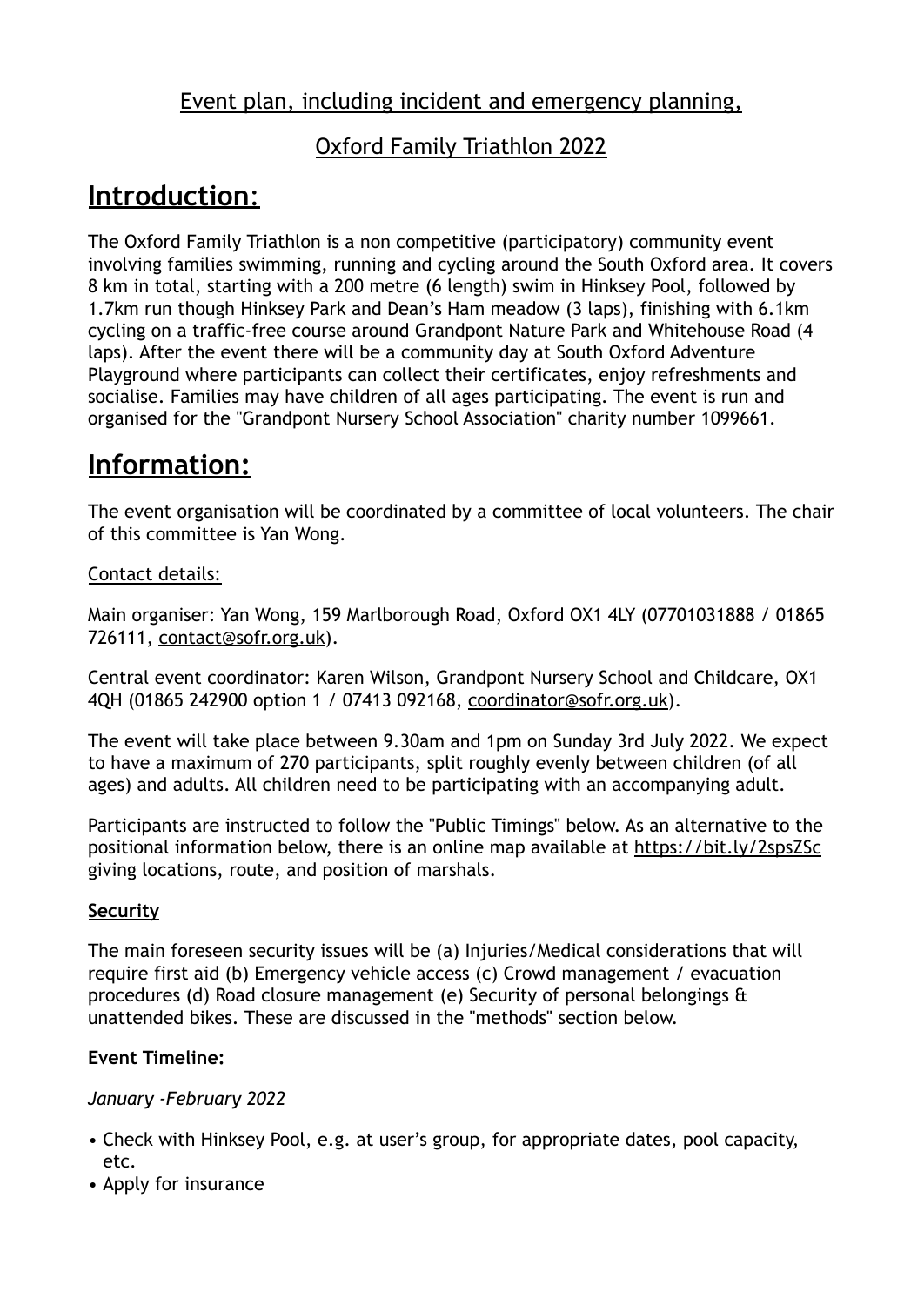- Approach potential sponsors
- Karen to set up fundraising platform

#### *March 2020:*

- 25th March finalised sponsors
- Risk Assessment revision
- Apply to [events@oxford.gov.uk](mailto:events@oxford.gov.uk) for event permission (including initial risk assessment submission).
- Update website
- Save the date facebook
- Email last year's marshals
- Contact organisations etc affected by road closure, including St Matthew's Church, Railtrack, Hinksey Football club (Pavillion), Pembroke College, etc. We must make sure residents parking in the area between Whitehouse Rd and Marlborough Rd are aware they will not be able to move their cars until midday that day.
- Ask permission from St Ebbe's School to use hi-viz vests.
- Organise First Aid

#### May 2022:

- Start registration of participants
- Approach previous participants to attend again and set up fundraising pages
- SAG
- Contact Thames Valley police to ensure community team present
- Social Media Facebook, twitter, webpage
- Contact press
- Liaise with Events to get signs for road closure.
- promotion?
- Order accessories & numbers: wristbands (incl for guests) etc.
- Finalise participant packs
- Liaise with Events to get signs for road closure.
- promotion?

#### *June 2022:*

- 17th June, deadline for participant registration, if t-shirt required.
- 24th June, deadline for all participants registration.
- Order t-shirts
- Leaflet distribution to Whitehouse Rd residents to notify of Whitehouse Road closure
- Apply for Whitehouse Road closure to Oxford City Council (deadline is 24th May, 6 weeks before the event
- Hinksey Pool opening event chance to recruit participants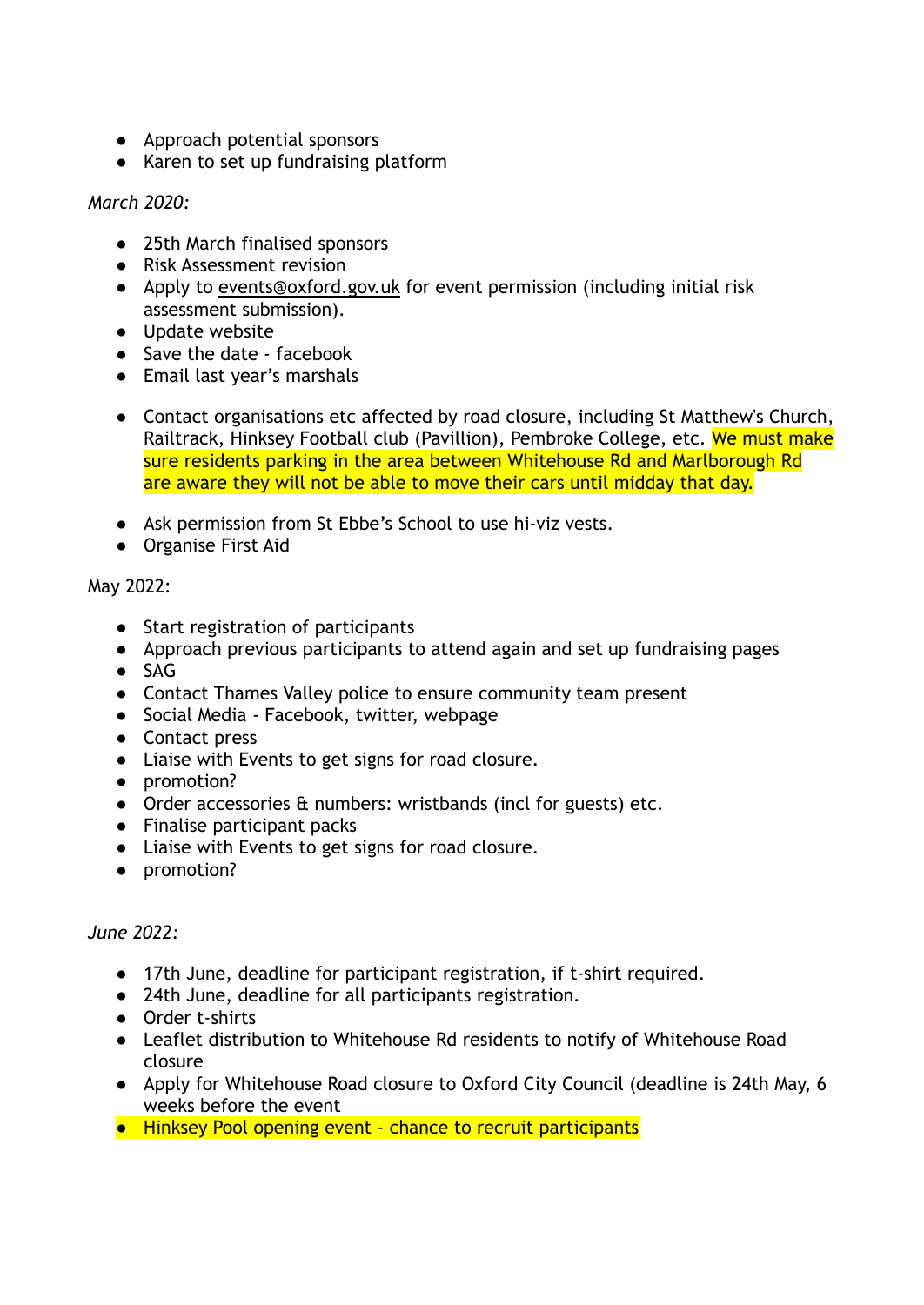#### *June 2022:*

- Organise picking up triathlon-related gear from City Council Sports team (gear stored in shed at Cutteslowe Park) - useful gear = large white/yellow signs ("caution cyclists" etc), small red direction signs, high-viz jackets, road cones, large street signs in frames (red "Road Closed", yellow "Sports Event", "Pedestrians this way", etc).
- Check state of course and contact Oxford City Council to verify that any work needed (e.g. vegetation cutting) can be done just before 2nd July.
- Send out participant packs by email & check if any families need restricted start times (should by default be in inverse order of age of youngest child)
- Ask for cake donations
- Posters advising road closure to be put up

#### *Week commencing 20th June:*

- Fri, 19th June: deadline for late participant registration (no t-shirts)
- Sat 20th June: finalise starting order & email starting order list. Promote sponsorship at EbbesFest happening this day.
- Sun 21st June: deliver printed participant packs + starting order list + t-shirts by hand

#### *Week Commencing 27th June:*

- Marshal induction
- Pick up keys for the 3 gates around the course (gates are: Hinksey Park (squire #3), Dean's Ham, Grandpont Nature Park)
- Liaise with Parks and Events teams to finalise last arrangements check condition of course is OK (e.g. council have cut back vegetation, condition of tracks).
- Advanced warning road closure sign to be put in place.
- Prepare certificates for the day of the event
- Pick up hi-viz vests
- Test comms (walkie-talkies)
- Fill in any large holes in running route (Dean's Ham) to avoid twisted ankles.

#### *Running Time doc (for organisers, marshalls and volunteers)*

#### *Previous day (2nd July):*

Morning: check in with pool, sort out arrangements for entry, lane ropes, etc. Talk to lifeguard that will be on duty on the day to sort out lane changes, pool clearing, etc.

Print out any remaining signs, marshal pamphlets, etc

11am: marshal induction (walk around course) + cut back any extra brambles, check unevenness of course, dog fouling, collect existing rubbish in black sack, etc.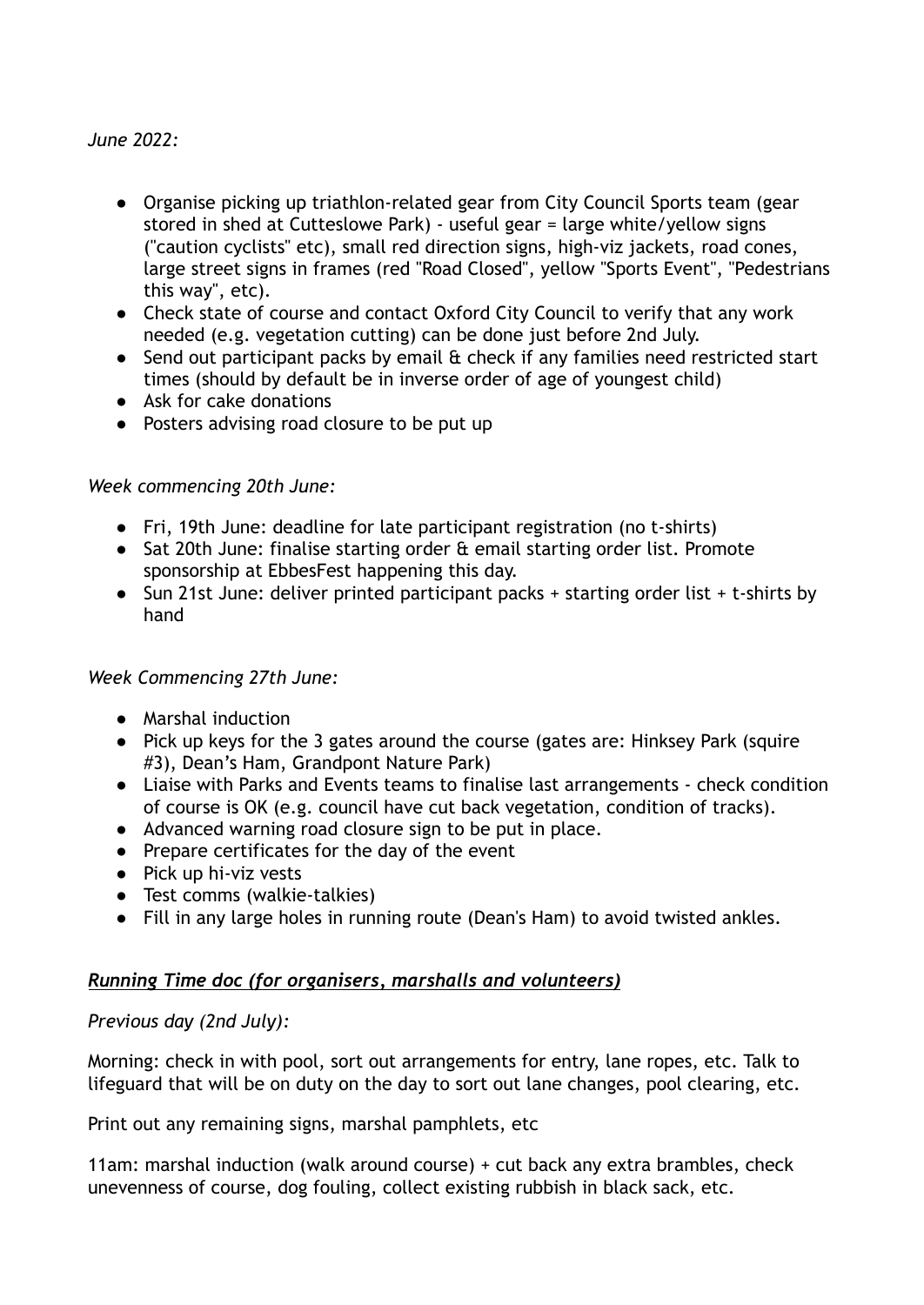2pm: set up run/bike transition zone in Grandpont Nursery (print name sheets), including laying out table for water.

4pm (Optional) participant tour of course. (NB: participants can also come around the course at 11am with marshals).

Cone off east side of parking on section of Whitehouse Road to be closed, with explanatory notice

One table for water to be made available in a garden backing onto Dean's Ham, with some disposable water bottles. Any requirements for pool to be moved (e.g. chairs for marshals)

Late evening: set up non-road signage on trees etc (see sign placement in risk assessment). Move barriers to near site and lock to prevent vandalism. Set up tables as appropriate at SOAP.

#### *On day (Sun 3rd July)*

6.30 last tour of course (check e.g. no extra obstacles accumulated overnight, all non-road signage still in place: take shears for pruning). Ensure all road signage is located near but not preventing road use. Tie protective mat to fence near Tuckwell's crossing. Unlock all necessary gates.

7.20 - arrange all paperwork for bike reception marshal (e.g. participant packs to pick up, forms to sign, etc)

7.30am: Press interview slot?

7.50: Event coordinator to check in at swimming pool, introduce to lifeguards & explain schedule (& to let in people with wristbands after 12 noon), ensure lane signs are in place, tape out area of grass for bags etc. provide chair & signage for gate marshal.

8.00: Final tour of course by main event organiser (e.g. ensuring no obstacles, signage still present from previous evening, tables for water in-situ). Main event organiser to end up at pool, 7.50 and set up banner above entrance.

8.45 Lead bike marshal at Nursery to organise bike storage as participants arrive.

9.00 Most other marshals arrive on site (Nursery School), meet and greet press @ **Grandpont** 

9.10: Portable signage, tables (1 in Dean's Ham, 1 on Grandpont Rec) & water bottles to be moved into place

9.20: Warm up

9.30am: Designated road marshals move road signs & barriers into place according to road signage plan. Then they can move cones from parking spaces to places marked in plan. However, cars can come through until the first cyclist sets off, estimated ~ 9.45

9.30am: Pool organisers start participants off. All marshals should be in place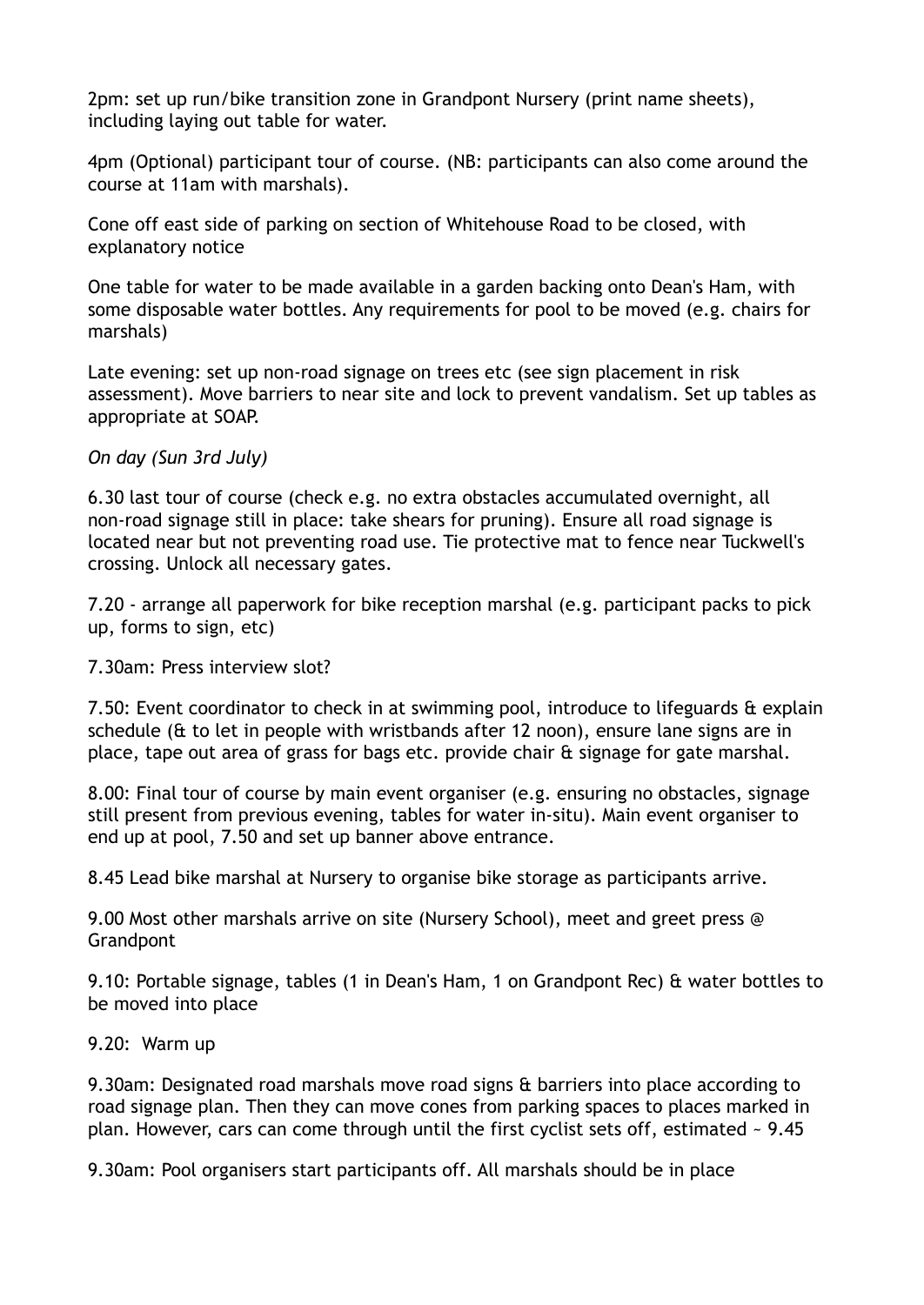10.30am onwards: Finish: certificates and refreshments at SOAP.

11am-12.30pm: Recovery of bikes from SOAP, organised by designated finish attendant

#### SOAP must be vacated by 12.45pm!

1pm: Designated road marshals remove road signage. Lead marshal to sweep round course to make sure all participants are finished, and to relieve cycle and run marshals of duty.

1pm: Remove non-road signage, posters, & walk around course to finalise and clear rubbish.

2pm: Debrief at SOFR (central coordinator / organisers / selection of marshals & participants)

#### Public Timeline: on day of event

#### **Triathlon**

9.00-9.20am: drop off bikes at Grandpont Nursery School and Childcare, 47 Whitehouse Road, Oxford OX1 4QH. The car park area of 200 square metres will be available for temporary bike storage. There will be a designated official guarding bikes from 8.30 - 10.30.

8.30-9.00am: participants proceed on foot to Hinksey Outdoor Pool, Hinksey Park, Oxford, OX1 4RP

9.00-9.45am: swim section at Hinksey Outdoor Pool, Hinksey Park, Oxford, OX1 4RP. Families will be staggered, starting at 30 second intervals. Entry to Hinksey Pool is provided via a large side gate in the centre of the north-west side of the pool perimeter, and leads directly on to a large grassed area by the pool of 2100 square metres, which can be used for participants and supporters to gather.

9.40-10.45am: run section - from Hinksey Outdoor Pool Hinksey Park, Oxford, OX1 4RP to Grandpont Nursery School and Childcare, 47 Whitehouse Road, Oxford OX1 4QH via Dean's Ham meadow (see map)

Transition from run to cycle: at Grandpont Nursery School and Childcare, 47 Whitehouse Road, Oxford OX1 4QH (main car park). There will be a designated official in charge of this transition section.

10.30-12.15: cycle section - from Grandpont Nursery School and Childcare along Whitehouse Road to its northernmost, through Grandpont Nature Park (OX1 4QJ), down to the path that leads to SOAP. The course finishes next to Grandpont Nursery School, at the South Oxford Adventure Playground, Whitehouse Road, OX1 4QH, where there is a 500 square metre area in which bikes can be left. There will be a designated attendant guarding bikes between 9am and 12 noon.

10.00am - 12.30pm: issuing of certificates, refreshments, etc. at SOAP.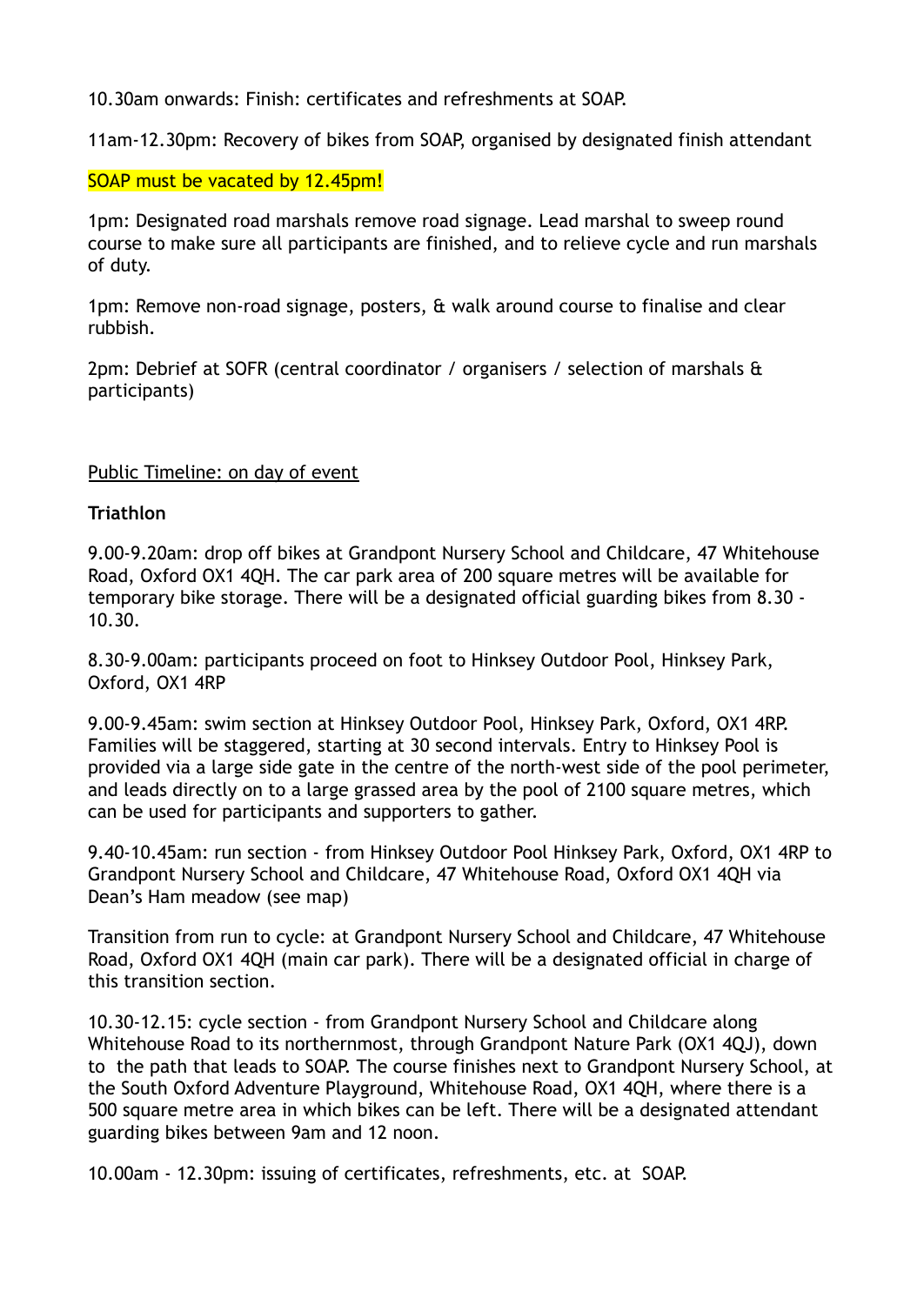#### Other considerations

Temporary structures: none.

Permanent buildings: First aid coordination will be from within the South Oxford Family Room, the designated official ("central coordinator") is Karen Wilson.

### **3. Intention**

The aim of the event is primarily to raise essential funds to continue the work of SOFR. The role of these organisations is to provide support for families in the locality: the event will therefore focus on bringing the community together, while at the same time giving opportunity for families to participate in a community sporting event safely and without incident. We also aim to minimise disruption to local residents & park/pool users.

Objectives:

#### **Measurable**

Raise £10,000 to continue the work of SOFR.

Have minimum of 200 participants and up to 270 participants in the event.

Raise awareness of the work of SOFR.

No major injuries on the day of the event.

*All families should have fun participating in the event, and over 50% of them will return next year.*

#### **General**

*Physical safety of participants (in particular children) should be maintained at all times. First aid should be available for minor problems, and contingencies for more major issues (e.g. use of emergency services) should be thought about.*

*Organisers should make reasonable attempts to ensure security of items left by participants (especially bikes and personal effects when swimming)*

*Safety of volunteer marshals should be maintained*

*Disruption to existing residents should be minimised, with adequate warning given beforehand and on the day.*

*The Triathlon should, where possible, include provision for disabled participants.*

### **4. Method**

*General incidents*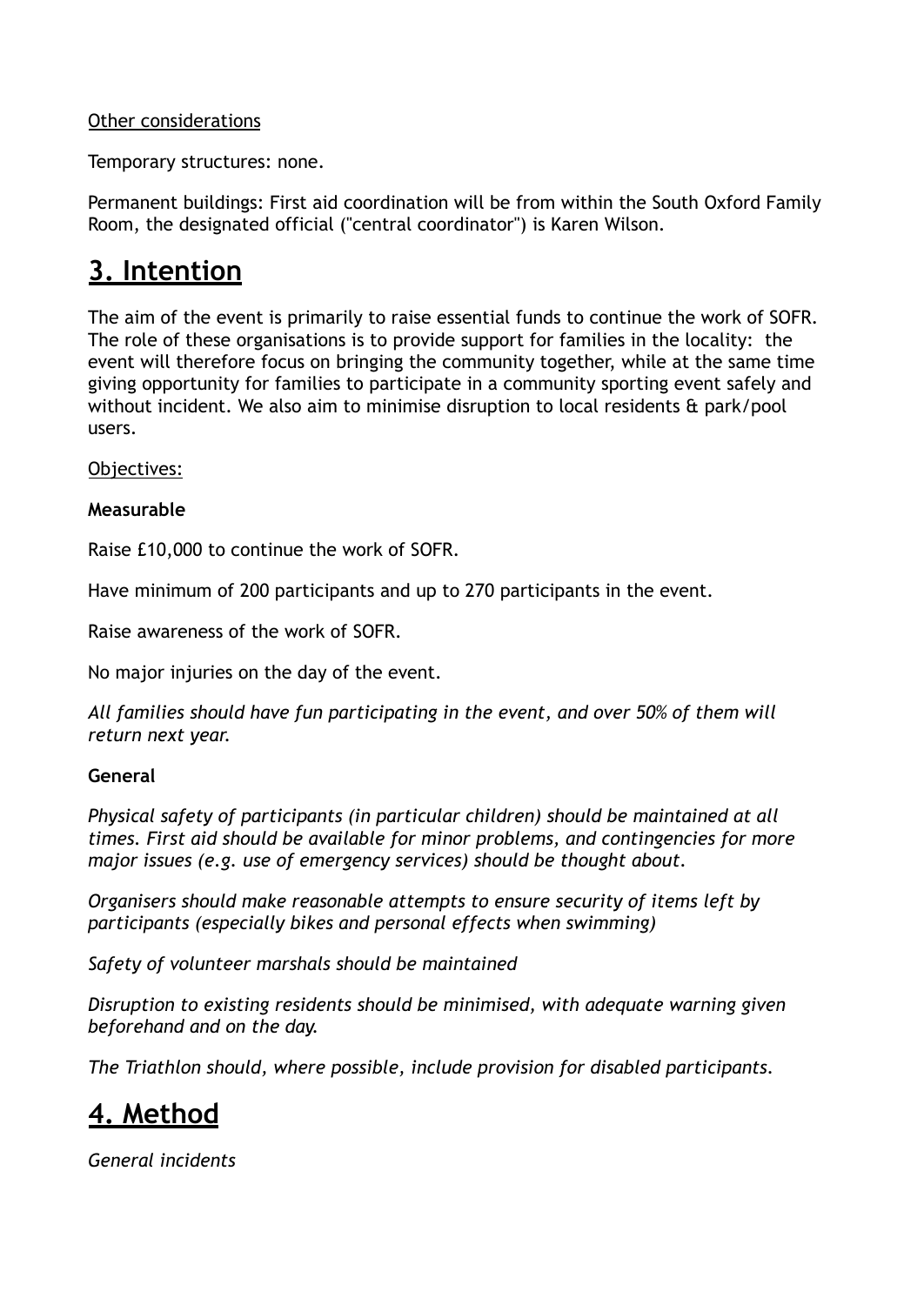3 classes of incident may occur. (1) On site **disruption** should be dealt with by marshals and lead marshals in liaison with the central coordinator. This includes minor first aid incidents, traffic wanting to access the closed road, lost children, etc. (2) On site **minor emergencies** will require assistance by Emergency Services: it is the responsibility of the central coordinator to alert and liaise with services. There will be a community policing team on site during the event, who should also be involved should any emergency services be called - one of the roles of the central coordinator is to establish a means of immediate communication with them prior to the start of the event. (3) **Major emergencies** require control to be assumed by Emergency Services. It is the responsibility of the central coordinator to alert all marshals and the community policing team of such an incident, and the responsibility of marshals to inform participants. For details, please see "*Major Emergencies*" at the end of this section.

#### *Physical safety of participants:*

- General issues & contact with organisers: volunteer marshals are present around the course should there be any minor incidents / disruption. All marshals will have a basic first aid kit, and should be able to communicate instantly with lead marshals and central base (e.g. via mobile phone). Road marshals are also in contact with each other by walkie talkie. All incidents should be reported back to the base coordinator, from where decisions can be made about first aid, evacuation, emergency services, etc. There will be an optional warm-up session to prepare participants if they require it. All participants will have numbers and identifiable wrist bands with contact details for the central coordinator, which will allow them access to the pool (via a manned side gate, see risk assessment).
- Weather issues: the weather forecast will be consulted 5, 3 and 1 day prior to the event, and necessary precautions take, including calling off the event *in extremis* (see *cancellation* below). For hot weather, sufficient water supplies should be made available to all participants. Water bottles will be provided at 2 locations around the course (one for running and one for cycling).
- First aid: there will be both a paediatric first aider and a paramedic in a central location, at the main event base. First aid kits and a defibrillator are available for use by trained staff. All calls for first aid should go through the coordinator - contactable either by landline, mobile phone or walkie talkie (in case the coordinator is away from base attending other incidents). For minor incidents, local marshals will be responsible for alerting the central coordinator to send the paramedic, who will be responsible for moving and treating casualties / injuries, with the aid of local marshals. For emergencies, once emergency services arrive, they should assume responsibility for movement and treatment of casualties / injuries.
- Bodies of water: lifeguards at the pool are responsible for problems in the water at the pool. The rest of the course is well separated from bodies of water. It is the responsibility of specific local marshals to ensure that participants, especially children, do not divert along routes that lead to the river, or to the duck pond.
- Participant preparation: all participants will be issued with a detailed information pack detailing what to do in case of accident or emergency. The central contact number will also be placed on wristbands, so that contacting is made easy. There will be two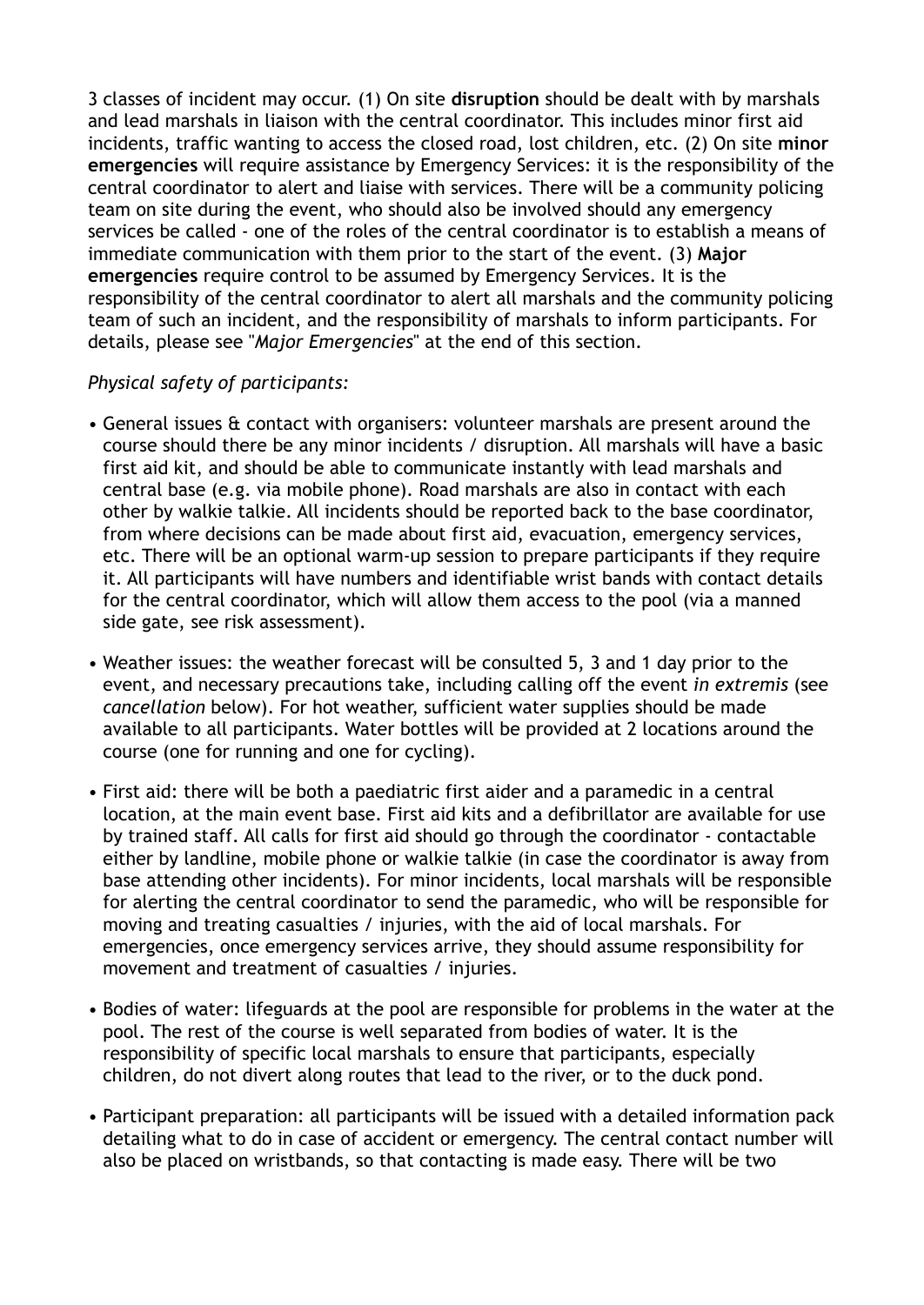chances for participants to familiarise themselves with the course on the day before, should any wish to do so.

- Children & safeguarding: although lifeguards (in the pool) and first aiders are available, it must be stressed in participant packs that adults are responsible for child participants at all times, and children must always be within sight of a parent or guardian. All organisers have been DBS checked. Although marshals will not be left in charge of children, it is best practice for marshals to also be DBS checked. Names of marshals & any other volunteers who have been DBS checked will be kept by the coordinator. Although children should always be within sight of a parent or guardian, there is a slight chance of children becoming lost or separated. If so, the central coordinator should be informed first. Within the pool confines, the pool "lost children" policy should be followed. Outside of the pool area, a DBS-checked marshal should take the child to the South Oxford Family Room. Participant packs will include information about where to find lost children.
- Signage: where there are risks on the course, or where there is the potential for participants to go in the wrong direction, appropriate signage should be clearly visible. Particulars are detailed in the Triathlon Risk Assessment. Where there is a risk of collision with cyclists, "Caution, cyclists" signs should be displayed - in particular at any junctions on the close road section.
- Course free from obstacles. Prior to the event, organisers should coordinate with Oxford City Council to prepare the course (in particular, vegetation along the railway track cut back, and the surface smoothed where necessary). Both on the previous day and on the same morning, the course will be checked for any additional obstacles (e.g. rocks, brambles, litter), and these should be removed or otherwise dealt with. Note that syringes etc should not be disposed of by marshals but should be reported and removed using the City Council "sharps" hotline ([https://www.oxford.gov.uk/info/20060/street\\_cleaning/180/report\\_discarded\\_needl](https://www.oxford.gov.uk/info/20060/street_cleaning/180/report_discarded_needles_and_syringes) [es\\_and\\_syringes\)](https://www.oxford.gov.uk/info/20060/street_cleaning/180/report_discarded_needles_and_syringes).
- Tables & seating: 2 tables are present on the course route, to provide water, sunscreen, and a communication point. These are (1) in Dean's Ham (2) by the Nursery School car park. These tables will be manned by marshals, should not obstruct the course, and are not used to sit at. Tables and seating for finishers will be put out at SOAP. If necessary, extra tables and seating will be obtained from St Ebbe's school, as regularly happens with activities at SOAP. Tables and seating will be erected by volunteer marshals who have previously done this with the same equipment at SOAP.
- Road closure: The lead road marshal is responsible for (a) ensuring that the traffic signs plan is implemented at 9am (b) ensuring that traffic into Whitehouse Road is stopped and informed of the closure (c) allowing local residents and emergency vehicles into the closed area and coordinating with the 4 other road marshals to stop cyclists as necessary (d) allowing emergency vehicles though and ensuring the other road marshals stop cyclists in the area (e) clearing traffic signs to the side at 1am. The organisers can then, later in the day, remove any signs set aside. Further details are listed in the triathlon risk assessment (Road Closure section)
- Emergency services coordination: emergency services will have been notified beforehand of the event (especially as regards road closure). There will be a police team at the event, in prior communication with the event organiser, and with the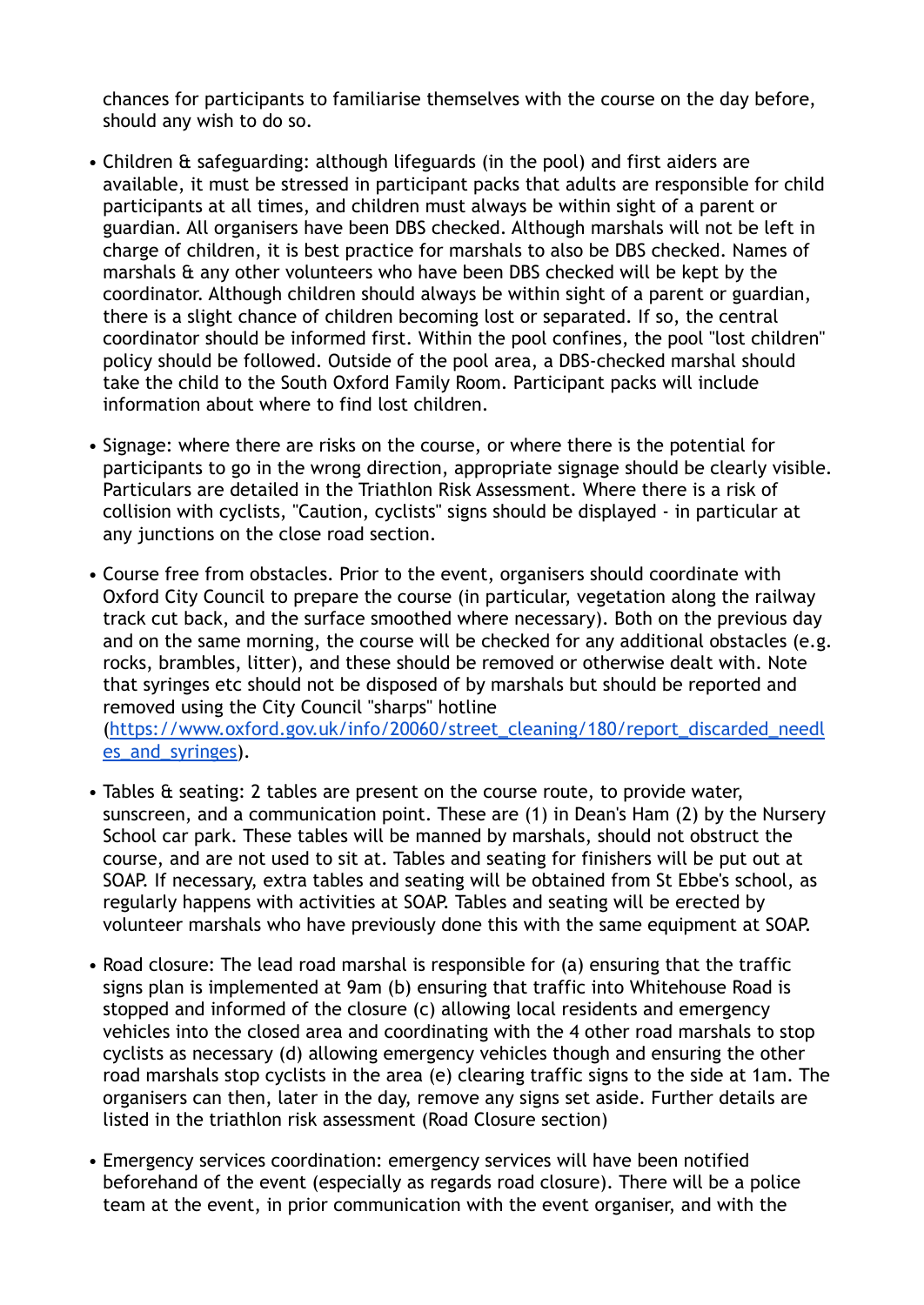central coordinator on the day. It is the role of the communications coordinator to liaise with these services and hand over responsibility (if necessary). Marshals should contact the central coordinator to alert emergency services, unless they deem it necessary to ring immediately, in which case they should alert the control coordinator as soon as possible thereafter.

• Emergency vehicle access: a 4m wide carriageway should be maintained at all times along Whitehouse Road. The 4 gates along the course will stay open throughout, and lead marshals will be given the appropriate keys.

#### *Safety of belongings*

- Bikes at the start (in the Nursery School car park, 9.00-11.00) and at the end (in the South Oxford Adventure Playground, 10-12.30) will be guarded by a specific marshal.
- Personal belongings left in the pool area in the designated space will be under the supervision of a pool marshal (note that the area is only accessible by paying members of the public). However, participants will be strongly advised to leave valuables with a supporter rather than in the pool area.

#### *Safety of marshals, stewards, and other volunteers*

• **Induction** to include:

Introduction to each other. Tour of course route, and how to ensure participants go in the right direction. Chain of command (marshal -> lead marshal -> coordinator) - minor local decisions (e.g. improving signage visibility, clearing obstacles). Phone numbers to use to contact lead marshals and coordinator. First aid availability & procedure. Dealing with passers-by / members of the public. Lost children outside the pool area to be taken to SOFR by a DBS-checked marshal. How to alert and assist emergency services. How to stop participants and evacuate if necessary (e.g. local exits from each area). Procedures for dealing with vehicles on closed sections of road (for road marshals)

• Marshals instructed to take account of their own safety (e.g. clearing rubbish, attending to minor disruptions while the course is going on).

#### *Minimising disruption to the public*

- Adequate warning to be posted individually, many weeks beforehand, to residents affected by the closure.
- Posters about the road closure to be displayed a week beforehand in relevant areas
- "Caution, cyclist" signs to be posted where members of the public may come into contact with cyclists (see road signs plan, and risk assessment which contains a mapped list of sign locations and details).
- Walkers to be diverted along alternative routes where narrow sections of track means that cyclists and pedestrians cannot both pass.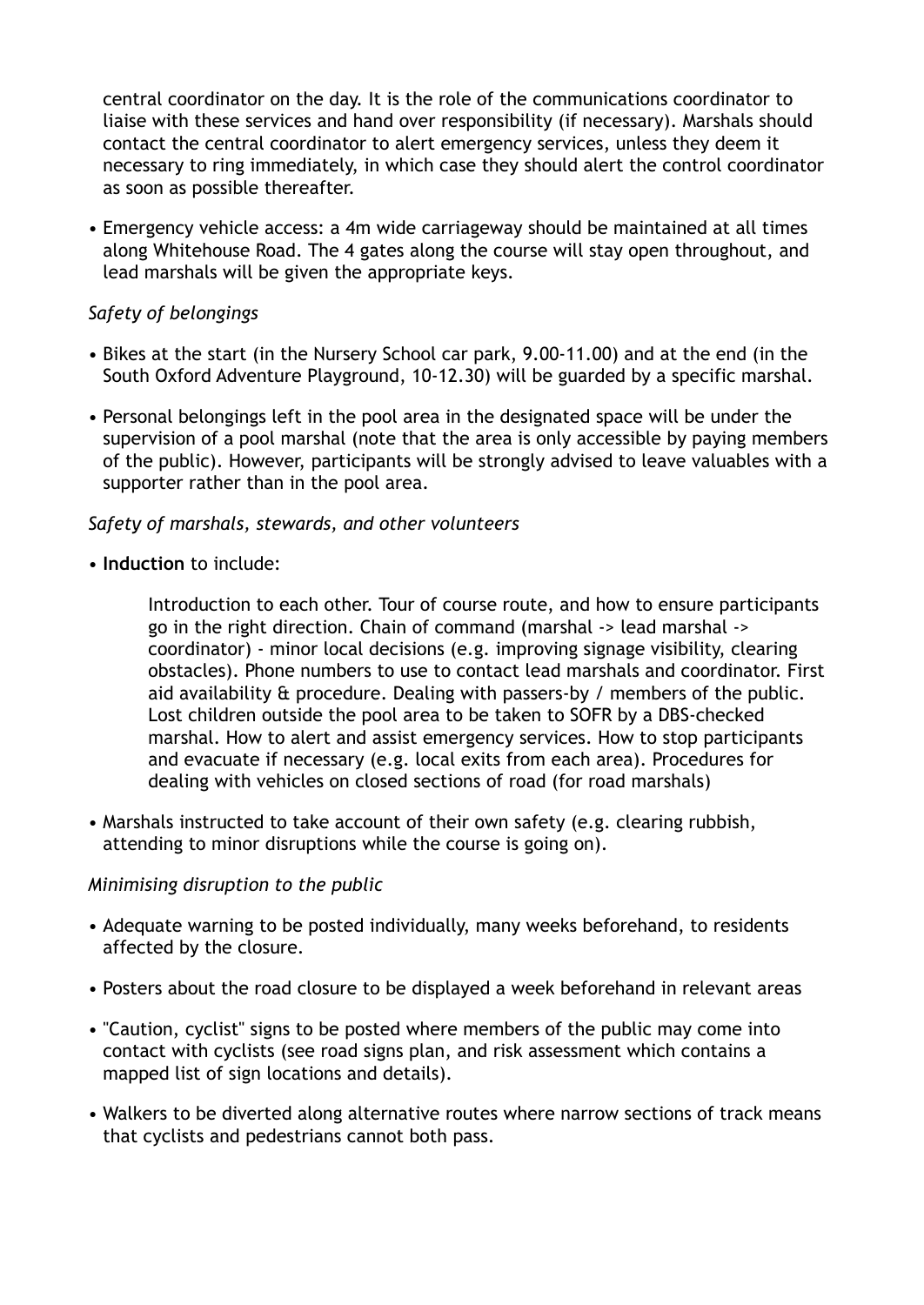- A separate entrance to the pool will be used by participants/supporters as opposed to normal members of the public.
- A PA system will be used at SOAP to make announcements (where necessary) to finishers. Use of the PA system will be restricted to 10-12.30, and potentially affected residents notified beforehand. Not only is SOAP separated from nearby houses by fields, but community activities at SOAP regularly involve the use of a PA system, so this is not unfamiliar for residents.
- There may be the potential to have a live band or amplified music at the finish. If so local residents will be notified beforehand, noise restricted to 10-12.30, and the use of amplifiers restricted.

#### *Major emergencies*

In the event of a major emergency, the main objectives should be (a) to get people away from immediate danger (b) to alert others of the danger.

The on-site community police team, paramedic, and central coordinator must be informed and where practicable, rapidly consulted on the best course of action should there be a major emergency on or near to the course. Where evacuation is deemed necessary, the following guidelines should be taken into account:

- Evacuation at the pool is the responsibility of employed pool staff. Marshals will be instructed to help and cooperate with pool staff where requested. The central coordinator must be notified of any major incidents at the pool. This notification is the responsibility of the lead pool marshal.
- Evacuation in the SOFR building is the responsibility of the central coordinator, who has knowledge of the emergency procedures for this building
- All marshals will be briefed on how to inform the central coordinator if a major emergency should arise. Marshals must have been briefed beforehand on how to stop the course and direct participants to the nearest safe exit (where applicable). Marshals may stop the course if they deem it necessary, but should immediately inform the central controller if they have done so. As evacuation with insufficient information may result in participants moving towards areas of danger, marshals should generally *not* order an evacuation of an area without first consulting with the central coordinator, lead marshals, on-site police presence, or other emergency services as to the best course of action.
- The *availability* of evacuation routes from elsewhere on the course is unlikely to be a restriction, as most of the course occurs outside in open public spaces (fields & parks). Nevertheless, it should be ensured that marshals in each area know exit routes from their local position (where possible, marshals with local knowledge of the area should be used).
- Participant packs will detail how participants should recognise marshals and follow their instructions.
- In the event of a major emergency, children are to remain with parents & guardians, who will all be evacuated together: once participants are away from immediate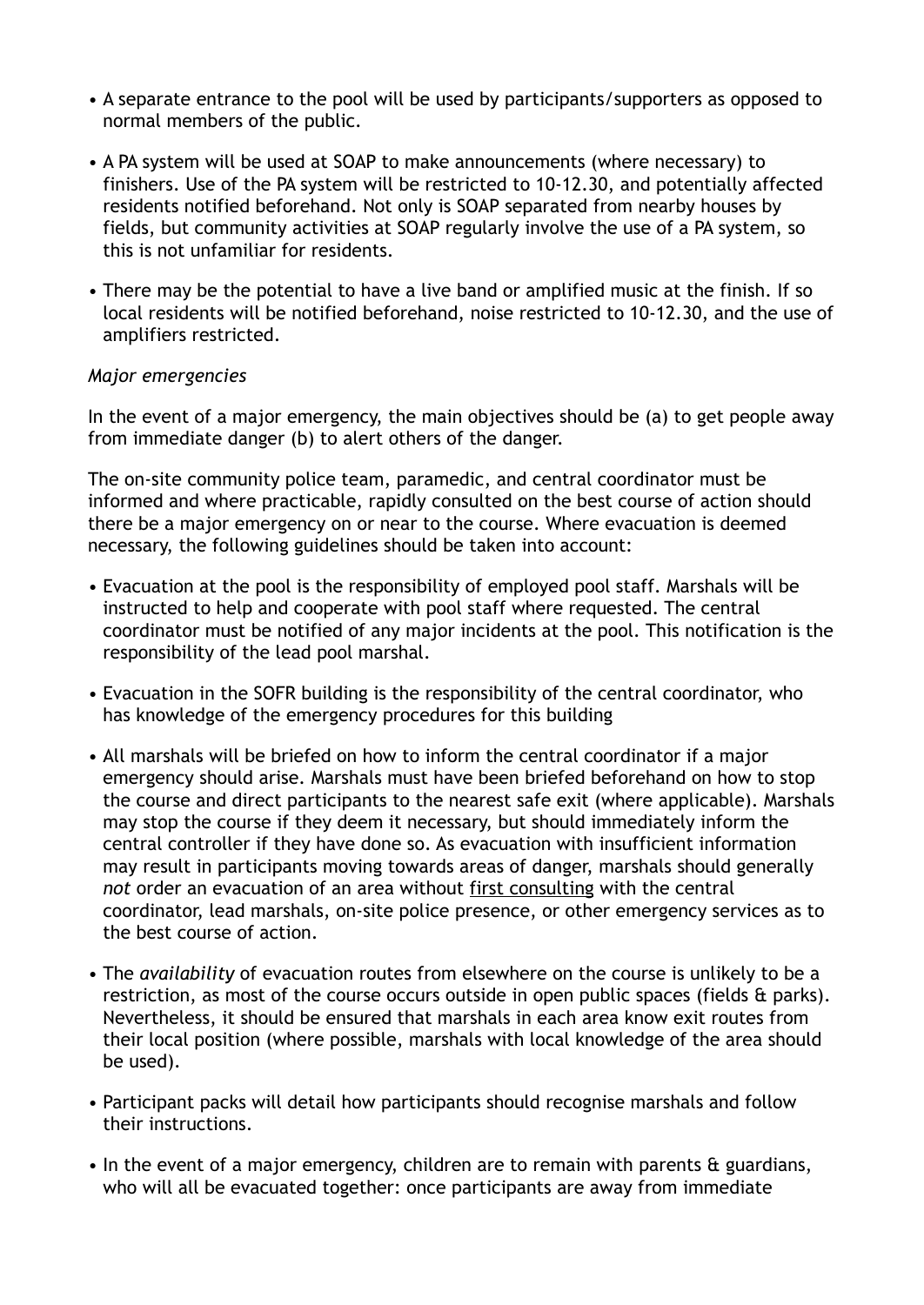danger, they can make their way safely home with their family. When safe to do so, the course will be checked for remaining participants.

- General assembly: given the size of the course, it is inappropriate and unsafe to assemble all participants together, or to keep a constant tally of all participants in a given area. However, all participants are required to leave a contact number, and these will be passed to emergency services to ensure that all participants are safely accounted for after any incident.
- Signage of emergency exits will be displayed clearly at SOAP during handing out the certificates.

#### *Accessibility*

- Participant packs will include details on accessibility, and provide pre-course information to encourage participation by all.
- All venues are wheelchair accessible, and the pool has provision for disabled swimming. Due to the nature of the event, it may not be possible for people with certain disabilities to complete all the components (swim, run, bike), but they can complete individual components as part of a team. The event organiser can help to arrange such teams on demand.
- The triathlon is participatory rather than competitive, so disabled participants can complete only those stages which suit them (e.g. only swimming, or only running).
- Disabled participants will be encouraged to contact the event organisers in advance so that any necessary alterations can be made. This includes organising start times to suit the participant.
- Disabled participants can be included as part of other teams completing the entire course - this will be arranged by the event organisers where desired.

#### *Sustainability*

• We will endeavour to minimise the amount of waste produced from this event, and recycle where possible. Recycling bins will be provided at the finish, and participants will be encouraged to bring their own water bottles, which can be left on tables around the course. Jugs and reusable plastic cups will also be provided for water, in an attempt to reduce the use of plastic bottles.

#### *Cancellation*

• Participants can cancel up to the last registration date (10th June 2022) for a full refund of registration fee (not including any T-shirts, if ordered). After that date cancellation is possible, but fees will not by default be refunded.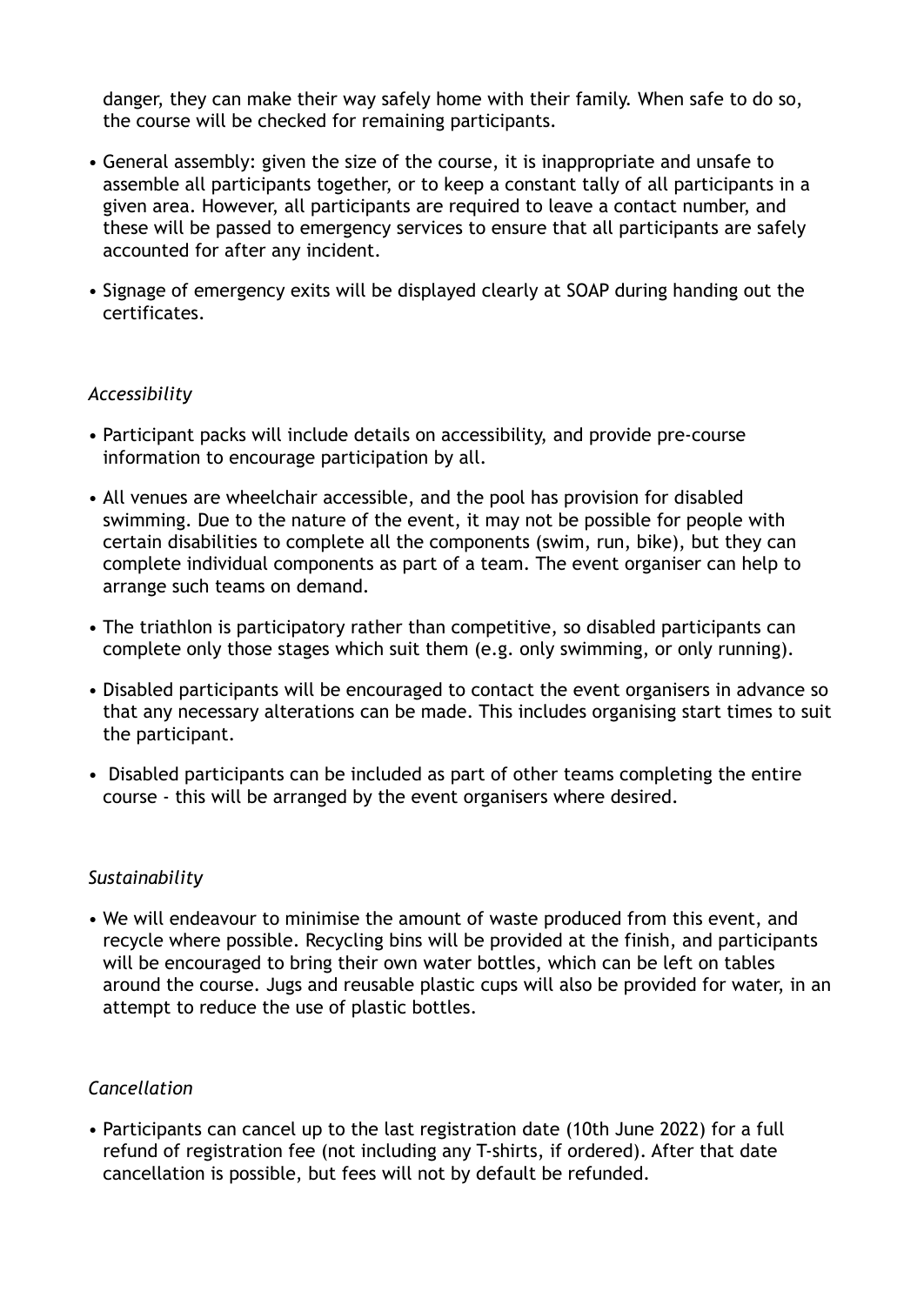- If unforeseen circumstances cause us to cancel the entire event, all participants will be informed as soon as possible. It may be possible to postpone the event until later in the summer. In all cases, participants will be eligible for a full registration fee refund if they cannot or do not want to participate.
- The weather forecast will be checked 5 days, 3 days, and 1 day beforehand: if severely inclement weather is forecast, we will consult with the Events team at the city council and if deemed too dangerous to proceed, the event will be cancelled.
- Although the event is outdoors and relatively spaced-out, given the current status of the covid19 epidemic, the most current advice from Public Health England will be followed, and the council consulted about the advisability of the event.

### **5. Administration**

Marshals will be briefed and inducted the day before the event. They will be instructed to turn up at 8.45 on the day to be allocated vests, introduced to all members of the team, given refreshments, toilet break, etc. All marshals will be on duty from 9.15 - 12.00am. Pool marshals, coordinator, & paramedic will be on duty from 9.00 - 12.30am. The bike drop-off marshal will be on duty from 9.00 - 1pm.

After the event, a debrief session will be held at SOAP, with lessons learned to be recorded, in particular for passing to the British Triathlon Federation.

Marshalls should be recognisable in hi-viz clothing.

Refreshments (tea, squash, cake, ice-creams) provided by volunteers and donations, will be provided at SOAP from 10.30am. Any marshals who are available after 11.15 are encouraged to come and help with refreshments.

Public plans and documents (including this one) should be made available online at <http://triathlon.sofr.org.uk> - this is the responsibility of the event organiser, Yan Wong. Entry forms, telephone numbers, and other private paperwork is to be kept in the South Oxford Family Room, under the management of the central coordinator.

### **6. Risk**

Please see the accompanying risk assessment. Note that the participant profile is likely to include a large number of children, so particular emphasis should be placed on safeguarding and management of families. We must re-emphasise in all material that children must be in visual contact with a parent or guardian at all times.

Insurance is in place to cover both participants (maximum 500) and volunteers (maximum 25), including requirements necessary to cover Oxford City road closure legislation.